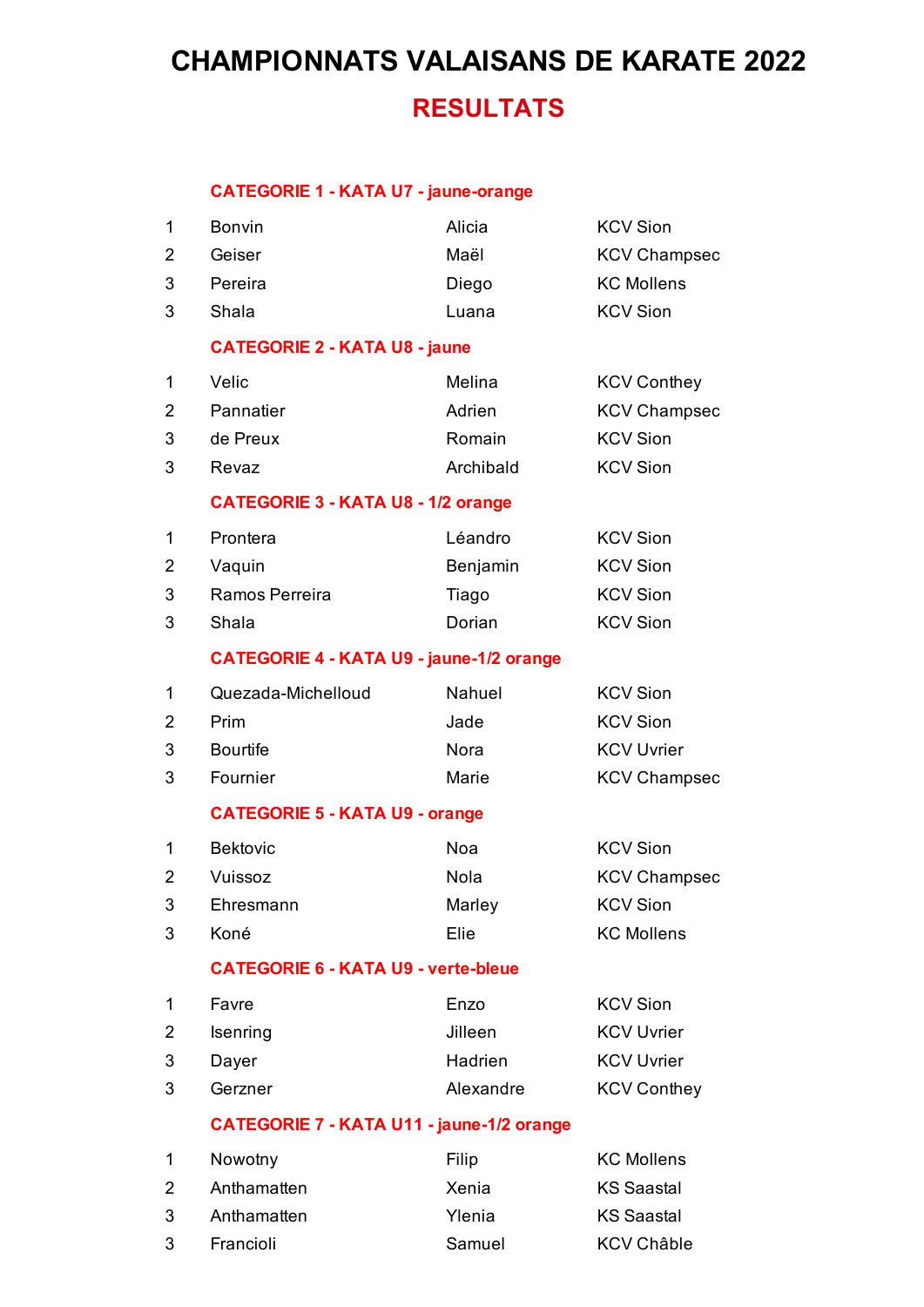#### **CATEGORIE 8 - KATA U11 - orange**

| 1              | Caillet                                           | Joe                                             | <b>KC Mollens</b>   |  |  |
|----------------|---------------------------------------------------|-------------------------------------------------|---------------------|--|--|
| $\overline{2}$ | Caillet                                           | Kevin                                           | <b>KC Mollens</b>   |  |  |
| 3              | Lafitte                                           | Nikola                                          | <b>KC Mollens</b>   |  |  |
| 3              | Lalic                                             | Thaliana                                        | <b>KCV Sion</b>     |  |  |
|                |                                                   | <b>CATEGORIE 9 - KATA U11 - verte-1/2 bleue</b> |                     |  |  |
| 1              | Shala                                             | Ledion                                          | <b>KCV Sion</b>     |  |  |
| 2              | Shala                                             | Luan                                            | <b>KCV Sion</b>     |  |  |
| 3              | <b>Alves Fernandes</b>                            | Dalia                                           | <b>KC Epalinges</b> |  |  |
| 3              | Rama                                              | Léart                                           | <b>KCV Saxon</b>    |  |  |
|                | <b>CATEGORIE 10 - KATA U11 - bleue</b>            |                                                 |                     |  |  |
| 1              | Carroz                                            | Evan                                            | <b>KCV Châble</b>   |  |  |
| 2              | <b>Belaieff</b>                                   | Aria                                            | <b>KCV Veyras</b>   |  |  |
| 3              | Isenring                                          | Gabriel                                         | <b>KCV Uvrier</b>   |  |  |
| 3              | Rebord                                            | Hadrien                                         | <b>KCV Sion</b>     |  |  |
|                | <b>CATEGORIE 11 - KATA U13 - jaune-1/2 orange</b> |                                                 |                     |  |  |
| 1              | De Pina                                           | Yohan                                           | <b>KCV Sion</b>     |  |  |
| $\overline{2}$ | Hasani                                            | Edonit                                          | <b>KC Mollens</b>   |  |  |
| 3              | Smith                                             | Arkady                                          | <b>KCV Sion</b>     |  |  |
|                | <b>CATEGORIE 12 - KATA U15 - verte-1/2 bleue</b>  |                                                 |                     |  |  |
| 1              | Gomes                                             | Fabio                                           | <b>KC Mollens</b>   |  |  |
| 2              | <b>Bonvin</b>                                     | Grégory                                         | <b>KC Mollens</b>   |  |  |
| 3              | Zufferey                                          | Louis                                           | <b>KCV Conthey</b>  |  |  |
|                | <b>CATEGORIE 13 - KATA U12 - bleue</b>            |                                                 |                     |  |  |
| 1              | Ferreira Silva Da Costa                           | Guillerme                                       | <b>KCV Sion</b>     |  |  |
| 2              | de Kalbermatten                                   | Jean                                            | <b>KCV Sion</b>     |  |  |
| 3              | Favre                                             | <b>Nicolas</b>                                  | <b>KCV Sion</b>     |  |  |
| 3              | Muller                                            | Jules                                           | <b>KCV Sion</b>     |  |  |
|                | <b>CATEGORIE 14 - KATA U13 - bleue</b>            |                                                 |                     |  |  |
| 1              | Crettaz                                           | Louis                                           | <b>KCV Châble</b>   |  |  |
| 2              | Roh                                               | Anaëlle                                         | <b>KCV Sion</b>     |  |  |
| 3              | Andreutti                                         | Emma                                            | <b>KCV Sion</b>     |  |  |
| 3              | Fellay                                            | Alexis                                          | <b>KCV Châble</b>   |  |  |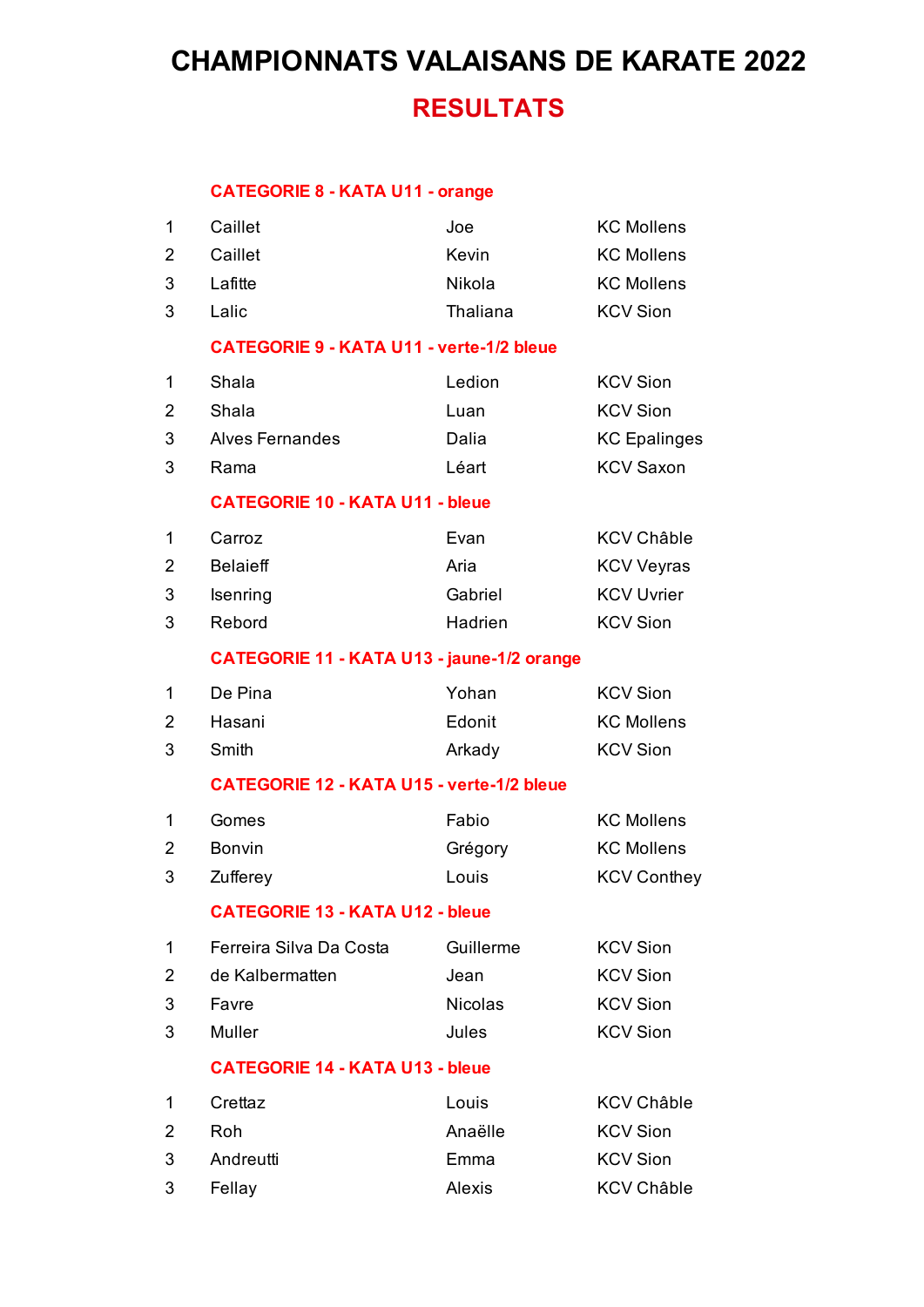#### **CATEGORIE 15 - KATA U14 FEMALE - marron**

| 1              | Kuster                                             | Valentine                                            | <b>KCV Sion</b>     |  |  |
|----------------|----------------------------------------------------|------------------------------------------------------|---------------------|--|--|
| $\overline{2}$ | Yousfi                                             | Savana                                               | <b>KCV Sion</b>     |  |  |
| 3              | de Kalbermatten                                    | Sophie                                               | <b>KCV Sion</b>     |  |  |
| 3              | Gerzner                                            | Angelina                                             | <b>KCV Conthey</b>  |  |  |
|                |                                                    | <b>CATEGORIE 16 - KATA U14 MALE - marron</b>         |                     |  |  |
| 1              | Alves Da Gloria                                    | Patrick                                              | <b>KCV Sion</b>     |  |  |
| 2              | Cacaj                                              | Adil                                                 | <b>KCV Sion</b>     |  |  |
| 3              | Aioutz                                             | Arno                                                 | <b>KCV Sion</b>     |  |  |
| 3              | Mabillard                                          | Victor                                               | <b>KCV Sion</b>     |  |  |
|                |                                                    | <b>CATEGORIE 17 - KATA U16 FEMALE - bleue-marron</b> |                     |  |  |
| 1              | Jeyakumar                                          | Anuja                                                | <b>KCV Champsec</b> |  |  |
| 2              | Murigiathas                                        | Kulaliny                                             | <b>KCV Sierre</b>   |  |  |
| 3              | Fragnère                                           | Manon                                                | <b>KCV Châble</b>   |  |  |
| 3              | Rey                                                | Ava                                                  | <b>KCV Sierre</b>   |  |  |
|                | <b>CATEGORIE 18 - KATA U16 MALE - bleue-marron</b> |                                                      |                     |  |  |
| 1              | von Roten                                          | Théobald                                             | <b>KCV Sion</b>     |  |  |
| $\overline{2}$ | Tenish                                             | Joshua                                               | <b>KCV Sion</b>     |  |  |
| 3              | <b>Bellemare</b>                                   | Elie                                                 | <b>KCV Sierre</b>   |  |  |
| 3              | <b>Martins</b>                                     | Gonçalo                                              | <b>KS Saastal</b>   |  |  |
|                | <b>CATEGORIE 19 - KUMITE - U8 FEMALE</b>           |                                                      |                     |  |  |
| 1              | Velic                                              | Melina                                               | <b>KCV Conthey</b>  |  |  |
| $\overline{2}$ | Shala                                              | Diana                                                | <b>KCV Sion</b>     |  |  |
| 3              | Anthamatten                                        | Michelle                                             | <b>KS Saastal</b>   |  |  |
| 3              | Bonvin                                             | Alicia                                               | <b>KCV Sion</b>     |  |  |
|                | <b>CATEGORIE 20 - KUMITE U8 MALE lightweight</b>   |                                                      |                     |  |  |
| 1              | Dorsaz                                             | Joachim                                              | <b>KCV Sion</b>     |  |  |
| 2              | Pereira                                            | Diego                                                | <b>KC Mollens</b>   |  |  |
| 3              | Richon                                             | Arthur                                               | <b>KCV Sion</b>     |  |  |
| 3              | Vasconcelos Lourenço                               | Lazaro                                               | <b>KCV Châble</b>   |  |  |
|                | <b>CATEGORIE 21 - KUMITE U8 MALE medium</b>        |                                                      |                     |  |  |
| 1              | Ramos Perreira                                     | Tiago                                                | <b>KCV Sion</b>     |  |  |
| 2              | Revaz                                              | Archibald                                            | <b>KCV Sion</b>     |  |  |
| 3              | <b>Barbosa Gonçalves</b>                           | Enzo                                                 | <b>KCV Conthey</b>  |  |  |
| 3              | Pannatier                                          | Adrien                                               | <b>KCV Champsec</b> |  |  |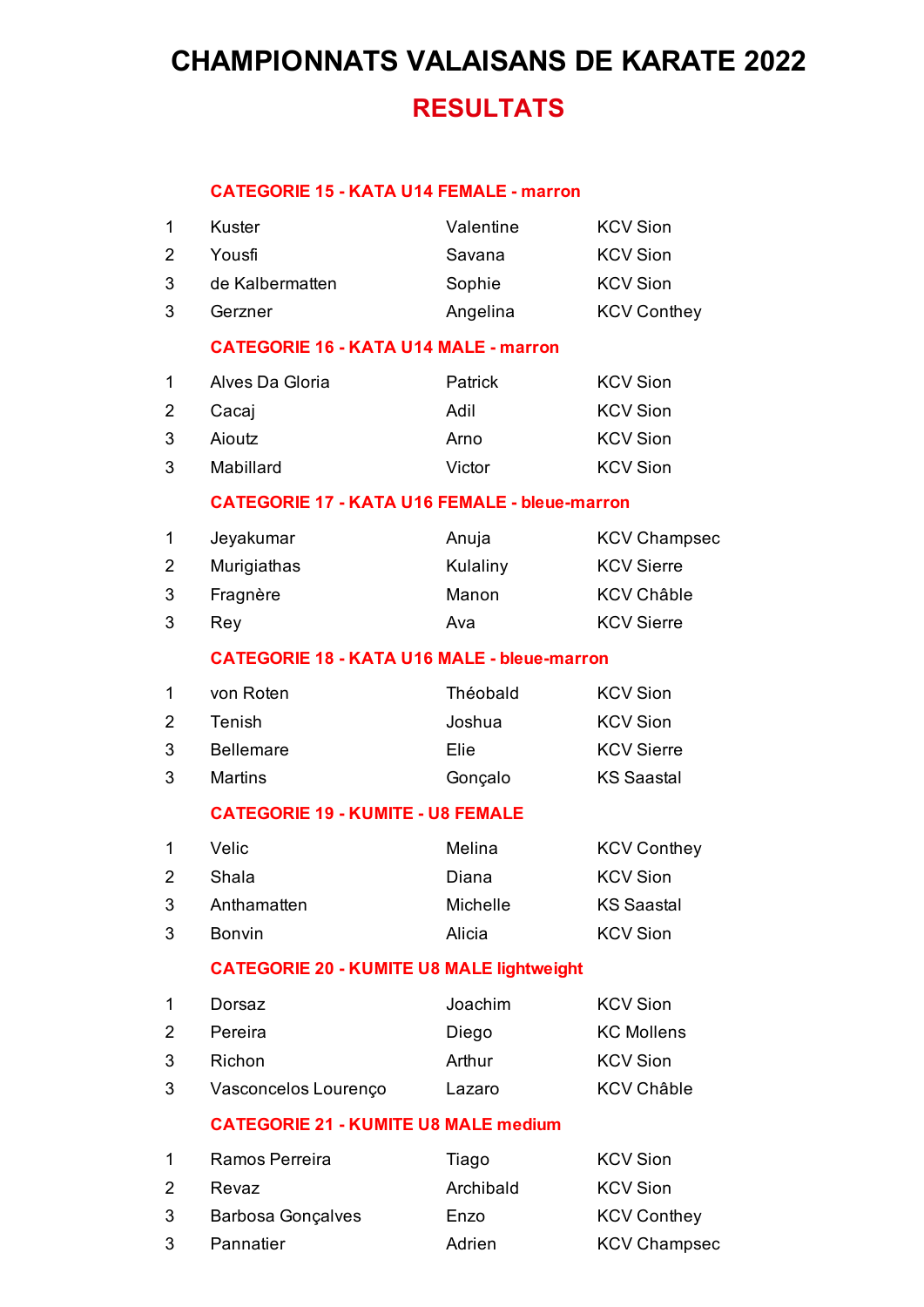#### **CATEGORIE 22 - KUMITE U8 MALE heavyweight**

| 1 | Shala                                                       | Dorian      | <b>KCV Sion</b>     |  |
|---|-------------------------------------------------------------|-------------|---------------------|--|
| 2 | Vouillamoz                                                  | Emylien     | <b>KCV Conthey</b>  |  |
| 3 | Mariethoz                                                   | Lucas       | <b>KCV Sion</b>     |  |
| 3 | Prontera                                                    | Léandro     | <b>KCV Sion</b>     |  |
|   | <b>CATEGORIE 23 - KUMITE U9 lightweight</b>                 |             |                     |  |
| 1 | Berhanu                                                     | Eyuale      | <b>KCV Sion</b>     |  |
| 2 | Vuissoz                                                     | Nola        | <b>KCV Champsec</b> |  |
| 3 | Prim                                                        | Jade        | <b>KCV Sion</b>     |  |
| 3 | Quezada-Michelloud                                          | Nahuel      | <b>KCV Sion</b>     |  |
|   | <b>CATEGORIE 24 - KUMITE U9 - heavyweight</b>               |             |                     |  |
| 1 | <b>Bektovic</b>                                             | Noa         | <b>KC</b> Epalinges |  |
| 2 | <b>Bourtife</b>                                             | <b>Nora</b> | <b>KCV Uvrier</b>   |  |
| 3 | <b>Costa Neves</b>                                          | Alexandre   | <b>KCV Sion</b>     |  |
| 3 | Koné                                                        | Elie        | <b>KC Mollens</b>   |  |
|   | <b>CATEGORIE 25 - KUMITE U9 - vert-bleue</b>                |             |                     |  |
| 1 | Gerzner                                                     | Alexandre   | <b>KCV Conthey</b>  |  |
| 2 | Isenring                                                    | Jilleen     | <b>KCV Uvrier</b>   |  |
| 3 | Favre                                                       | Enzo        | <b>KCV Sion</b>     |  |
| 3 | Guzmann                                                     | Maxim       | <b>KCV Sion</b>     |  |
|   | <b>CATEGORIE 26 - KUMITE U11 - jaune-orange lightweight</b> |             |                     |  |
| 1 | Nowotny                                                     | Filip       | <b>KC Mollens</b>   |  |
| 2 | Smith                                                       | Arkady      | <b>KCV Sion</b>     |  |
| 3 | Fellay                                                      | Lenny       | <b>KCV Saxon</b>    |  |
| 3 | Lalic                                                       | Thaliana    | <b>KCV Sion</b>     |  |
|   | <b>CATEGORIE 27 - KUMITE U11 - jaune-orange heavyweight</b> |             |                     |  |
| 1 | Lima                                                        | Miriam      | <b>KC Mollens</b>   |  |
| 2 | Lafitte                                                     | Nikola      | <b>KC Mollens</b>   |  |
| 3 | Jambon                                                      | Dimitri     | <b>KC Mollens</b>   |  |
| 3 | Winterberger                                                | Mia         | <b>KS Saastal</b>   |  |
|   | <b>CATEGORIE 28 - KUMITE U11 - verte-bleue lightweight</b>  |             |                     |  |
| 1 | Shala                                                       | Luan        | <b>KCV Sion</b>     |  |
| 2 | Carroz                                                      | Evan        | <b>KCV Châble</b>   |  |
| 3 | Isenring                                                    | Gabriel     | <b>KCV Uvrier</b>   |  |

3 Titze **Zak** KCV Sion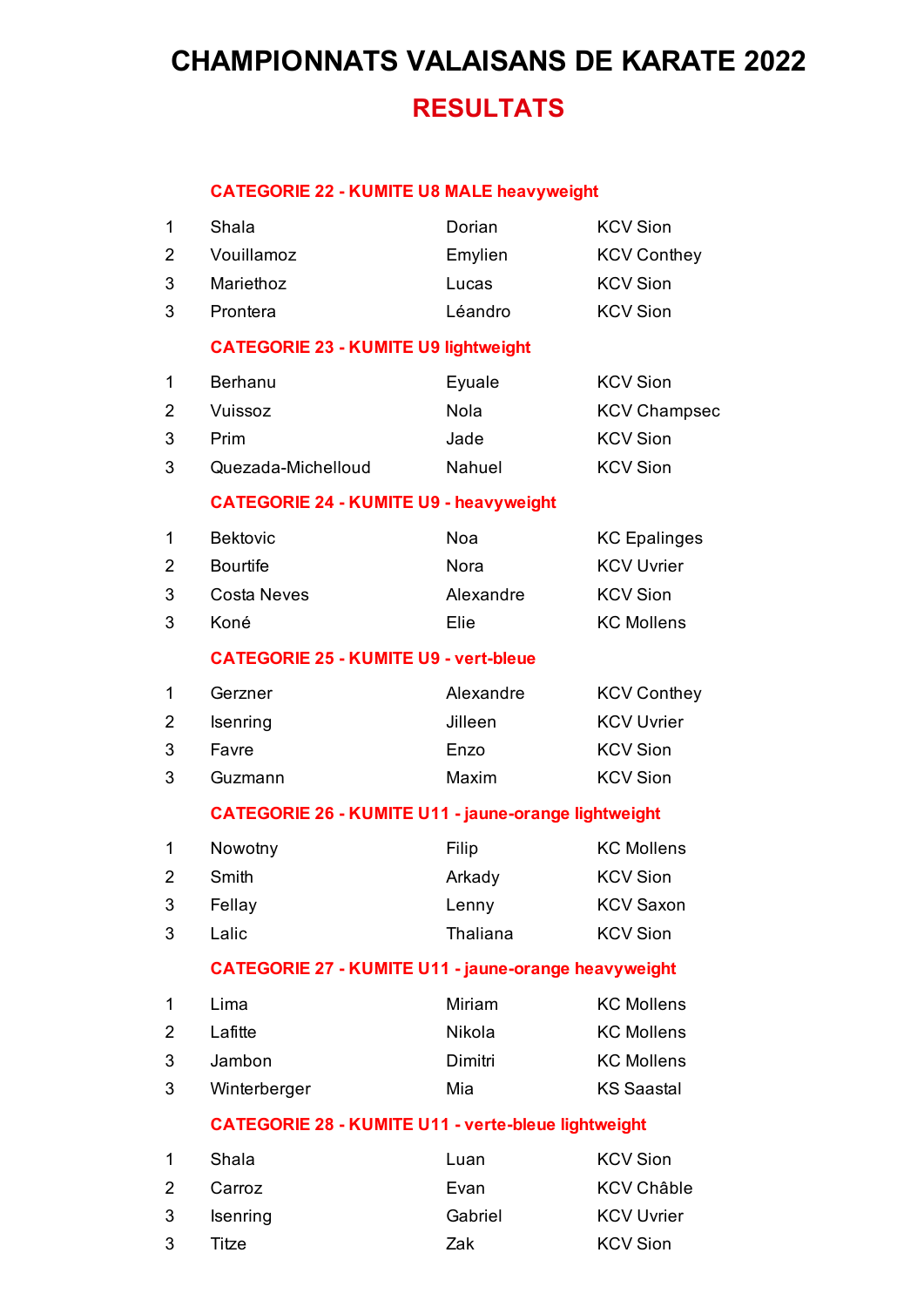#### **CATEGORIE 29 - KUMITE U11 - verte-bleue heavyweight**

| 1              | <b>Tekie</b>                                        | Yossief                                                    | <b>KCV Sion</b>     |  |  |
|----------------|-----------------------------------------------------|------------------------------------------------------------|---------------------|--|--|
| $\overline{2}$ | <b>Boulanache</b>                                   | Yannis                                                     | <b>KCV Sion</b>     |  |  |
| 3              | Metrailler                                          | Ben                                                        | <b>KCV Sion</b>     |  |  |
| 3              | Redzepi                                             | Mathis                                                     | <b>KCV Sion</b>     |  |  |
|                |                                                     | <b>CATEGORIE 30 - KUMITE U11 - verte-bleue heavyweight</b> |                     |  |  |
| 1              | Shala                                               | Ledion                                                     | <b>KCV Sion</b>     |  |  |
| 2              | Rama                                                | Léart                                                      | <b>KCV Saxon</b>    |  |  |
| 3              | Borovicanin                                         | Maksim                                                     | <b>KCV Veyras</b>   |  |  |
| 3              | Zufferey                                            | Adèle                                                      | <b>KCV Conthey</b>  |  |  |
|                |                                                     | <b>CATEGORIE 31 - KUMITE U12 - lightweight</b>             |                     |  |  |
| 1              | Musa                                                | Lorian                                                     | <b>KCV Sion</b>     |  |  |
| 2              | Coupy                                               | Evan                                                       | <b>KCV Sion</b>     |  |  |
| 3              | Gomes                                               | Fabio                                                      | <b>KC Mollens</b>   |  |  |
| 3              | Nilipour                                            | Sam                                                        | <b>KC Epalinges</b> |  |  |
|                | <b>CATEGORIE 32 - KUMITE U12 - medium</b>           |                                                            |                     |  |  |
| 1              | Favre                                               | <b>Nicolas</b>                                             | <b>KCV Sion</b>     |  |  |
| $\overline{2}$ | Mabillard                                           | Victor                                                     | <b>KCV Sion</b>     |  |  |
| 3              | de Kalbermatten                                     | Jean                                                       | <b>KCV Sion</b>     |  |  |
| 3              | Raval                                               | Liam                                                       | <b>KC Veyras</b>    |  |  |
|                | <b>CATEGORIE 33 - KUMITE U12 - heavyweight</b>      |                                                            |                     |  |  |
| 1              | Cacaj                                               | Adil                                                       | <b>KCV Sion</b>     |  |  |
| 2              | Ferreira Silva Da Costa                             | Guillerme                                                  | <b>KCV Sion</b>     |  |  |
| 3              | Muller                                              | Jules                                                      | <b>KCV Sion</b>     |  |  |
| 3              | Zuffrey                                             | Louis                                                      | <b>KCV Conthey</b>  |  |  |
|                | <b>CATEGORIE 34 - KUMITE U14 FEMALE - open</b>      |                                                            |                     |  |  |
| 1              | Yousfi                                              | Savana                                                     | <b>KCV Sion</b>     |  |  |
| 2              | de Kalbermatten                                     | Sophie                                                     | <b>KCV Sion</b>     |  |  |
| 3              | Andreutti                                           | Emma                                                       | <b>KCV Sion</b>     |  |  |
| 3              | Kuster                                              | Valentine                                                  | <b>KCV Sion</b>     |  |  |
|                | <b>CATEGORIE 35 - KUMITE U14 MALE - lightweight</b> |                                                            |                     |  |  |
| 1              | Alves Da Gloria                                     | Patrick                                                    | <b>KCV Sion</b>     |  |  |
| 2              | <b>Martins</b>                                      | Gonçalo                                                    | <b>KS Saastal</b>   |  |  |
| 3              | De Pina                                             | Yohan                                                      | <b>KCV Sion</b>     |  |  |
| 3              | Fellay                                              | Alexis                                                     | <b>KCV Châble</b>   |  |  |